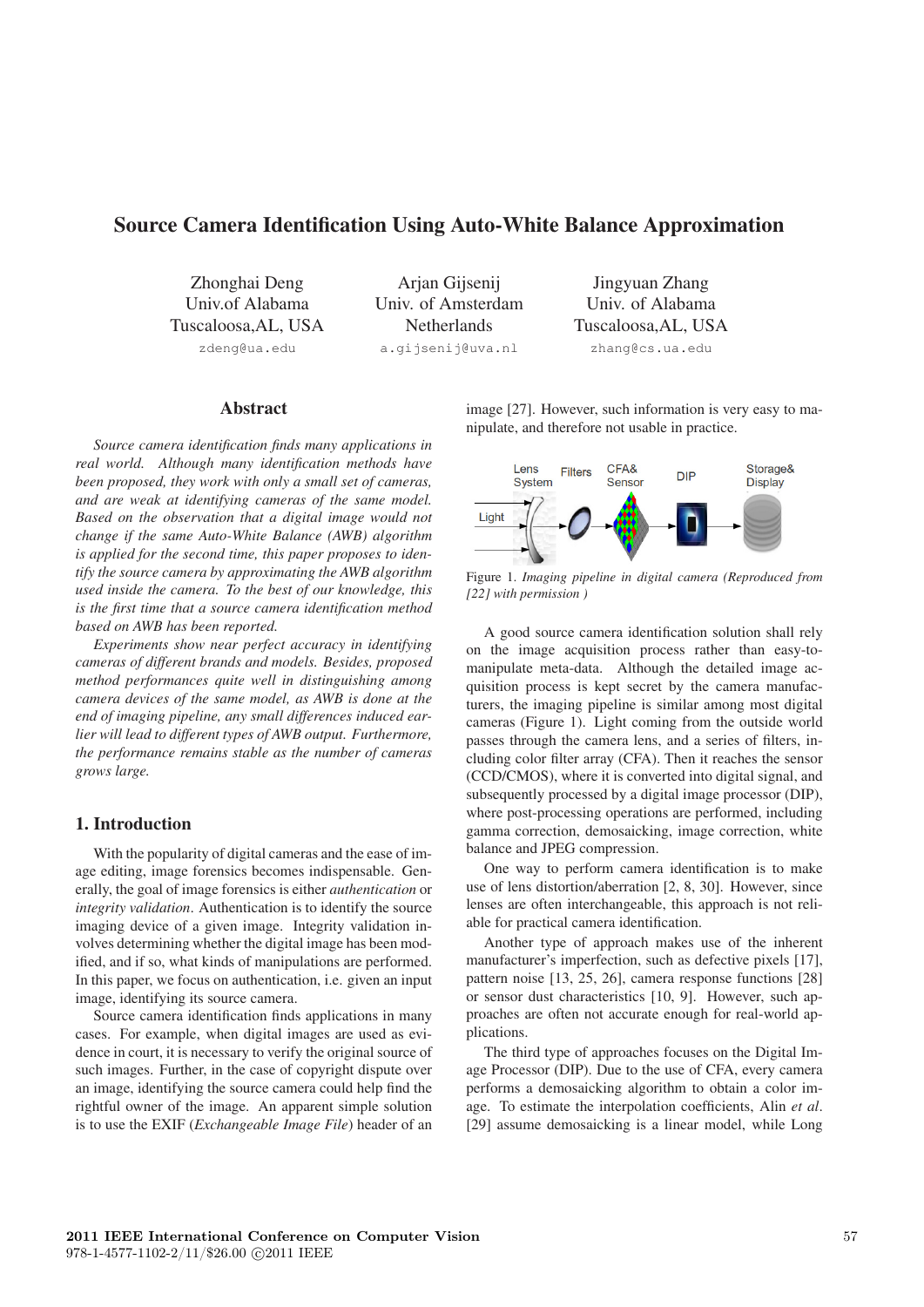and Huang [24] assume it to be quadratic correlation model. However, the color demosaicking process is highly nonlinear [20], but all the above methods assume it is in near linear form, while having no consideration of side effects of other post-operations in DIP.

Our proposed approach falls in the third category. Rather than focusing on demosaicking algorithms, we propose to use automatic white balance (AWB) for camera identification. White balance is applied all digital cameras to correct images from the color of the light source, *e.g*. to ensure consistent color reproductions for images or to remove unnatural looking color casts. To the best of our knowledge, AWB has not been used in image forensics. Our method is inspired by the intuition that applying AWB for the second time would not change much to the image, since any color cast would have been removed by the first AWB operation. Based on this intuition, we introduce a novel source camera identification method using AWB approximation.

Section 2 briefly explains the most common approaches to computational white balance. Section 3 introduces our proposed method, and section 4 describes and discusses our experiment results. Robustness analysis of the proposed method is given in Section 5. Finally, Section 6 presents the conclusion.

### **2. Auto-White Balance Approaches (AWB)**

Various qualities of the human visual system are taken for granted without realizing it. For instance, the human visual system is known to continuously adapt to changing environments. This results in consistent perception of surface colors (i.e. *color constancy*), even when these surfaces are observed under completely different light sources (e.g. fluorescent or incandescent light bulbs or natural daylight). Digital cameras attempt to reproduce these results by applying (*Automatic*)*White Balance* to every recorded image. Would this step be omitted, all images would have a color cast, depending on the environment where the image was taken. For instance, images recorded under fluorescent lights would have a greenish cast and images under incandescent lights would have a yellowish cast [1].

During the process of color image formation, light reflected off the surfaces in a scene that reaches the sensor of the digital camera is transformed into a color space that can be interpreted by display devices such as monitors, usually RGB. This light is the product of the spectral surface reflectance and the spectral power distribution of the illuminant. After the light reaches the sensor, transformation is applied using three *camera sensitivity functions* that each respond to specific parts of the light spectrum. White balance is defined as the problem of disentangling the effects of the light source from the resulting RGB-image without changing the actual contents of the image. Generally, this problem is attacked by first estimating the color of the light

source  $\mathbf{e} = (e_R, e_G, e_B)^T$  (which is assumed to be spectrally constant across the scene), followed by transformation of the RGB-image to impose a canonical illuminant c, usually a white light source (i.e.  $\mathbf{c} = (1, 1, 1)^T$ ). In this section, several alternatives to estimate the illuminant are discussed, as well as some chromatic adaptation transforms.

### **2.1. Illuminant Estimation**

Since estimation of the illuminant is an under constrained problem, i.e. the amount of information required to solve the problem is larger than the amount of information available, all existing algorithms are based on one or more assumptions. Most commercial cameras are doing white balance based on the best-known *Gray-World assumption*. Under this assumption, the average color of an image that is recorded under a white light source is achromatic. One algorithm based on this assumption simply sets the color of the light source to the average color of the image[6], as any deviation from gray, by assumption, is caused by the illuminant. Alternatively, rather than computing the average of *all* pixels, using only the center pixels of a segmented image has been shown to improve the accuracy [4, 5].

Another simple yet well-known algorithm is based on the *White-Patch* assumption [21]. This assumption states that the maximum response in any image is caused by a white patch (i.e. a perfect reflectance). A simple method, known as *Max-RGB*,that utilizes this assumption computes the maximum responses in either of the three channels  $R$ , G and B and sets the color of the light source to this value.

In real-world images, both assumptions are likely to fail. Therefore, Finlayson and Trezzi[15] propose to compute a weighted average of the pixel values, assigning higher weights to pixels with higher intensities. The weightfunction that is proposed is based on the Minkowski-norm p, which implies that the Gray-World and the White-Patch can be generated by using  $p = 1$  and  $p = \infty$ , respectively. Another extension of these low-level statistics-based methods is proposed by van de Weijer et al. [31], and is based on the *Gray-Edge assumption*. This method works with derivatives of images (i.e.edges) rather than with the original pixel-values.

#### **2.2. Chromatic Adaptation**

After the color of the light source is estimated, the image can be transformed. This transformation will change the appearance of all colors, so that the image appears to be recorded under a white light source (e.g. D65). This can be achieved by *chromatic adaptation*, e.g. [12]. Most adaptation transforms are modeled using a linear scaling of the cone responses, and the simplest form independently scales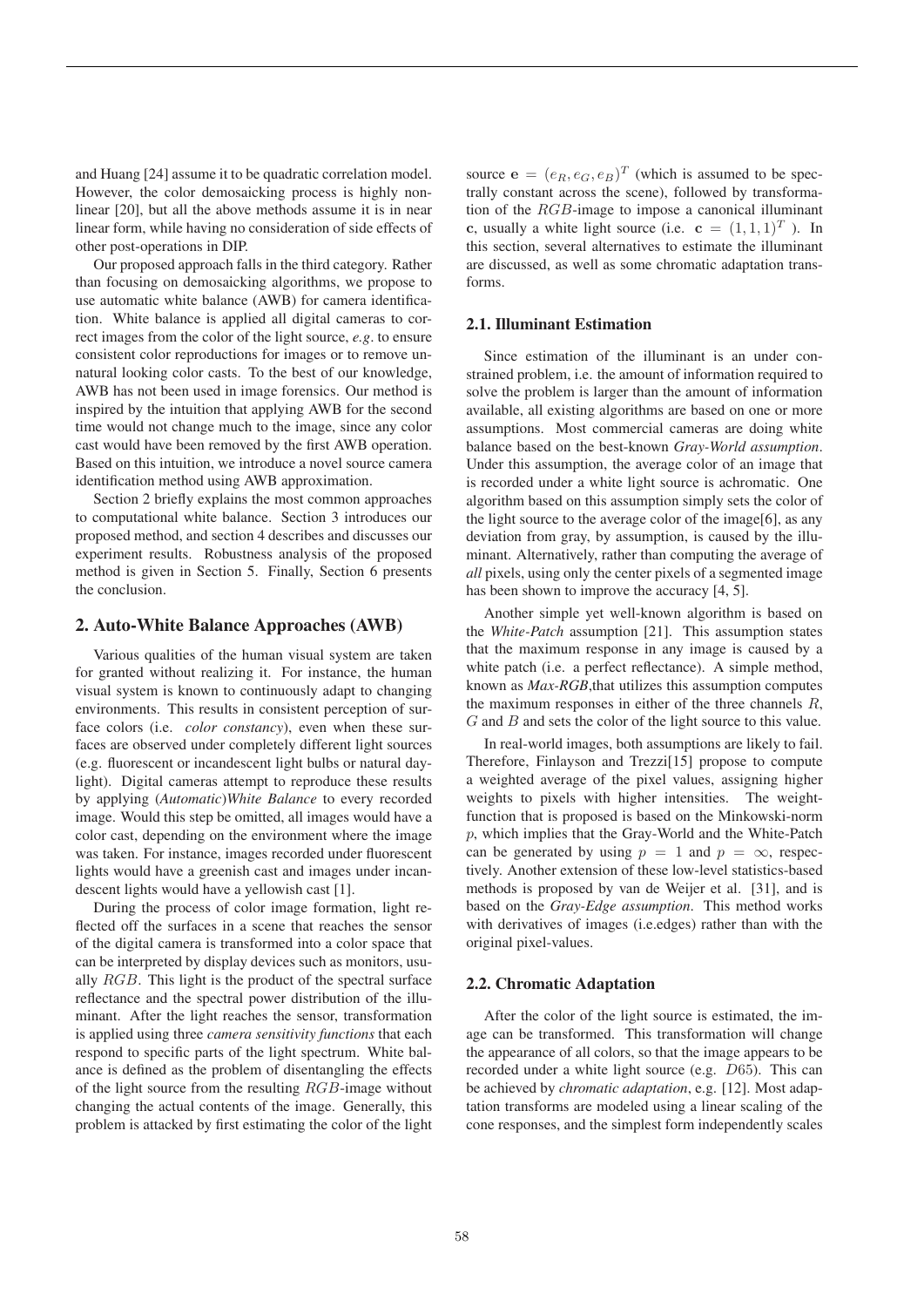the three color channel[14, 32]:

$$
\begin{pmatrix} R_c \\ G_c \\ B_c \end{pmatrix} = \begin{pmatrix} d_R & 0 & 0 \\ 0 & d_R & 0 \\ 0 & 0 & d_B \end{pmatrix} \begin{pmatrix} R_e \\ G_e \\ B_e \end{pmatrix}, \tag{1}
$$

where  $d_i = \frac{e_i}{\sqrt{3 \cdot (e_R^2 + e_G^2 + e_B^2)}}$ ,  $i \in \{R, G, B\}$ .

More accurate representation includes Bradford transform, CMCCAT2000, VonKries, and XYZ model, etc.[23].

#### **3. Methodology**

Any digital camera performs some kind of white balancing inside the camera. Even if users turn off AWB, the camera would still perform some fixed color correction operation. Our proposed method is based on the observation that most white balance algorithms will have little or no effect on the image if they are applied to the image the second time.

### **3.1. Theoretical Basis**

Above observation illustrate the 'idempotence' property of white-balance method, the theoretical basis of this paper. An operation having 'idempotence' property, will produce the same output if executed once or multiple times, i.e. given an image  $im$ , we have

$$
WB(WB(im)) = WB(im)
$$
 (2)

This promises that, if white-balance is the last operation inside camera, and we happen to choose the same AWB method as the image has undergone, the output image would not change. For example, adjusting the image so that the average color is gray, i.e. the Gray-World algorithm, will expect the same average color. Thus applying this method the second time will have no effect on the image, since the average of the image is already set to gray. Furthermore, we observe that the methods that are based on the same assumption trend to produce similar results. For example, methods based on the gray-world assumption may receive the same illuminant estimation, thus more likely gives similar results. Finally, we we observe that methods based on different assumptions tends to give much larger color changes.

There are two questions that we must address to solid our theory. First, is the AWB performed at the end of imaging pipeline? The answer is NO. Since at least, the JPEG compression happens after it. But the lucky thing is that, from analysis of imaging pipeline, it is reasonable to believe that some major operations in DIP happen ahead of white-balance, including infrared rejection, gamma correction, demosaicking, lens aberration, antialiasing, etc. Also, our experiments shows that for many images, we can find the AWB algorithm that has little effect when performed

again. (Mean Square Error  $< 0.5$ ). We attribute this different to the image quality degradation due to JPEG compression. What is more, sometimes, for a high quality images (compression quality  $\geq 98\%$ ), we can find the exact AWB algorithm that will be side effect free. From above, we can reasonably assume that white-balance is performed near the end of imaging pipeline, thus the proposed method does not suffer the side effects from other processes applied inside DIP.



Figure 2. *Working flow of our proposed method*

The second question is, how could we assure that we have find the right AWB method? Since most digital cameras include multiple AWB methods designed for different lighting conditions. And what is worse, the actual method that is used inside each camera is unknown. Therefore, in this paper, instead of finding one algorithm for a particular image, we simply use various methods to approximate the methods that may be used inside camera. Since even the wrong algorithm would still have its own difference pattern.

The whole approximation process (Figure 2) is as follows. Given an original image *imOrig*, we first apply white balance to obtain a new image *imNew*. We then extract some Image Quality Metrics (IQM) from *imNew* as features, while outliers are eliminated using sequential backward feature selection (SBS). Finally, SVM classification is performed to identify the source camera of the given image.

### **3.2. Feature Extraction**

In our experiments, all features come from image quality metrics (IQM) of the re-balanced images. The underlying philosophy is, for re-balanced image, the less change from re-balancing, the better quality it is , compared to the original image. This quality metrics thus could be used to identify the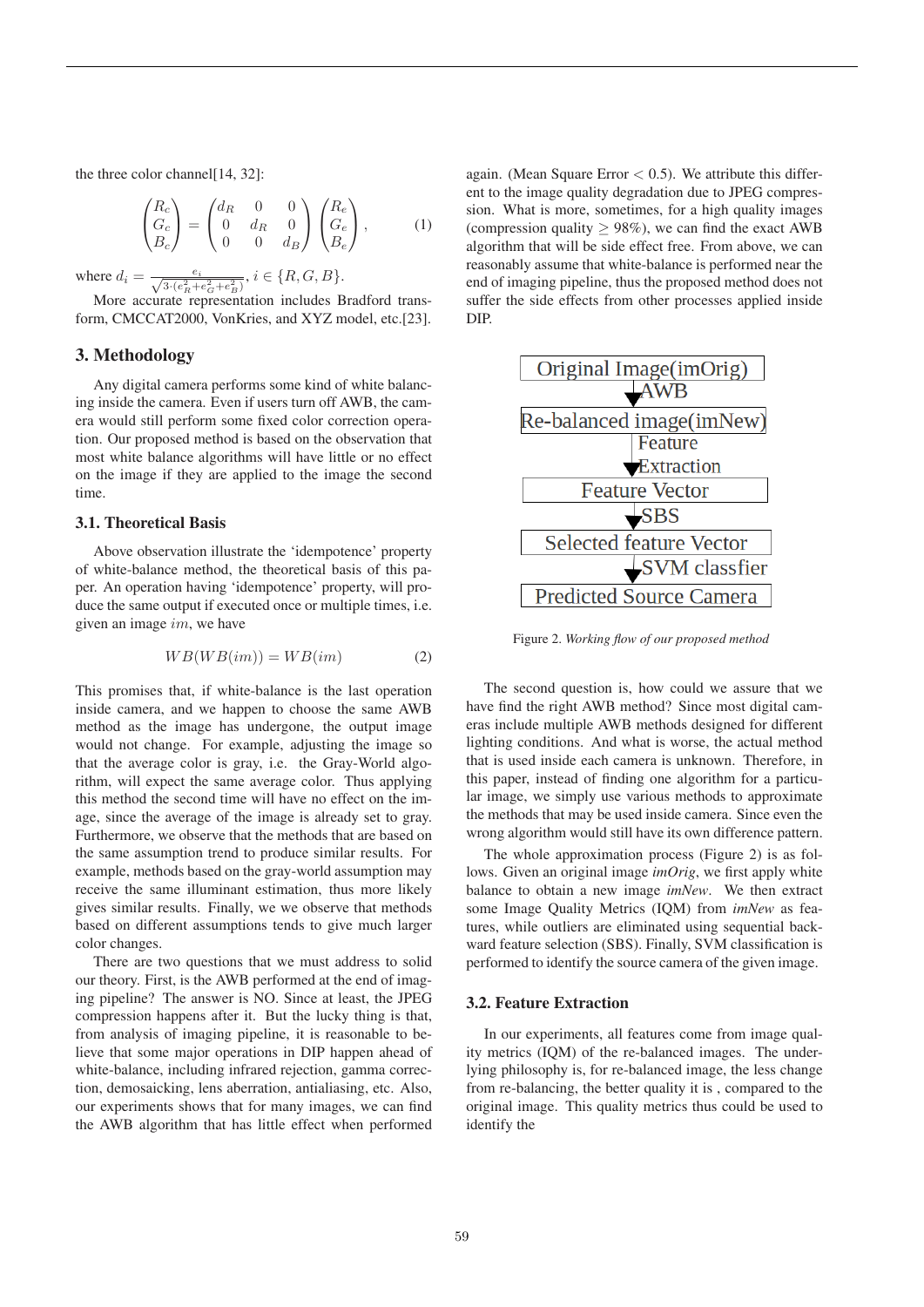| <b>Name</b>                    | <b>Number</b> |
|--------------------------------|---------------|
| Mean Absolute Error (MAE)      | 3             |
| Mean Square Error (MSE)        | 3             |
| Normalized MSE                 | 3             |
| Peak-Signal-to-Noise Ratio     | 3             |
| Maximum Difference             | 3             |
| Czekznowski Correlation        |               |
| Angle Mean                     |               |
| <b>Structural Content</b>      | 3             |
| <b>Correlation Quality</b>     | 3             |
| HVS real lab distance          |               |
| HVS similarity weight          |               |
| <b>Block Weighted Spectral</b> |               |
| Distance (max, mean, median)   | $3*3$         |

Table 1. Image Quality Metrics used

#### **3.2.1 AWB Methods**

For each image, we apply various kinds of AWB methods based on different assumptions. Since the majority of cameras use gray-world assumption, we apply more variations of gray-world methods.

- Gray-World: with 6 color adaptation methods;
- White-Patch: with percentage of white set to be 1/255, 0.01, and max-RGB with smoothing;
- Shades-of-gray;
- Gray-Edge (with differentiation order 1 and 2).

The six adaptation methods used in combination with the Gray-World method are the diagonal (eq.(1)), von Kries, Bradford, Sharp, CMCCAT2000 and XYZ model [23].

# **3.2.2 Image Quality Metrics (IQM)**

Image quality metrics are used to denote the set of metrics to evaluate the image quality. To extract these features, we apply various white balance methods on the input image *imOrig* to obtain *imNew*. Using *imOrig* as baseline, various features [3, 11] are extracted from *imNew*, see Table 1 for an overview of features used. Note that the number of features indicate whether a feature is extracted from a full color image or from RGB channels separately.

To summarize, 12 re-balanced images are obtained by applying 12 white balance methods on each original image. Then, for each *imNew* we extract 34 features (Table 1), resulting in a total of 408 features per image.

### **3.3. Feature Selection**

Feature selection is used to reduce the noise in the features and to eliminate outliers. For simplicity and computational reasons, we use the sequential backward feature selection (SBS) algorithm. This method attempts to optimize

some criterion by removing features from an initial candidate feature set. In our implementation, the ensemble of features of 17 camera models is used as initial candidate set, and the SVM classifier accuracy is used as optimization criterion. Since SBS eliminates four features from the initial set of features, thus in all experiments we use a feature vector of dimension 404.

### **3.4. SVM Classifier**

We use support vector machine (SVM) of the RBF kernel to test the effectiveness of our proposed features, with  $C =$  $2^7$ ,  $\gamma = 2^{-7.5}$ . To be specific, we use LibSVM package [7], since we mainly focus on multiple class identification.

# **4. Experimental Results and Discussions**

In our experiments, we first perform camera identification over cameras of different brand. Then we test all 17 models available in the database, with some models similar with each other. At the end, we test with images coming from different devices of the same model.

# **4.1. Database Used**

In our experiments, images come from 'Dresden Image Database' [18], and we use all the camera devices available in the database, up to 29 cameras devices, with 17 models, and 8 brands (Table 2). We use only the first 169 images for each camera device, as this is the minimum number of images available per device.

The main reason that we use this database is that, almost every camera takes a picture of the same scene, and under the same lighting condition. Although it would be harder for classification, that is exactly what source camera identification is about (imagine two persons arguing the copyright of an image).

Note all images we use are in JPEG format, and each time, we randomly choose 60% images as training samples and the rest 40% for testing, unless otherwise explicitly mentioned. Further, all classification accuracies listed in this paper are the average of 250 running results.

|       | <b>Brand   Model</b> | <b>Alias</b>   | <b>Brand</b> | <b>Model</b>     | <b>Alias</b>   |
|-------|----------------------|----------------|--------------|------------------|----------------|
|       | $DC-504$             | A <sub>1</sub> |              | D70              | N <sub>1</sub> |
|       | $DC-733s$            | A <sub>2</sub> | Nikon        | D70S             | N <sub>2</sub> |
| Agfa  | $DC-830i$            | A <sub>3</sub> |              | D <sub>200</sub> | N <sub>3</sub> |
|       | $505 - x$            | A <sub>4</sub> |              | S710             | $N0_i$         |
|       | 530s                 | A <sub>5</sub> | Rollei       | 325XS            | R <sub>1</sub> |
|       | Ixus55               | C <sub>1</sub> | Olympus      | $\mu$ 1050SW     | O <sub>1</sub> |
| Canon | Ixus70               | C <sub>2</sub> | Casio        | $EX-Z150$        | $S_{i}$        |
|       | A640                 | C <sub>3</sub> | FujiFilm     | J50              | F1             |
| Kodak | M1063                | $K0_i$         |              |                  |                |

Table 2. Camera Models and Resolutions (First letter as brand ID, second number as model ID and subindex as device ID)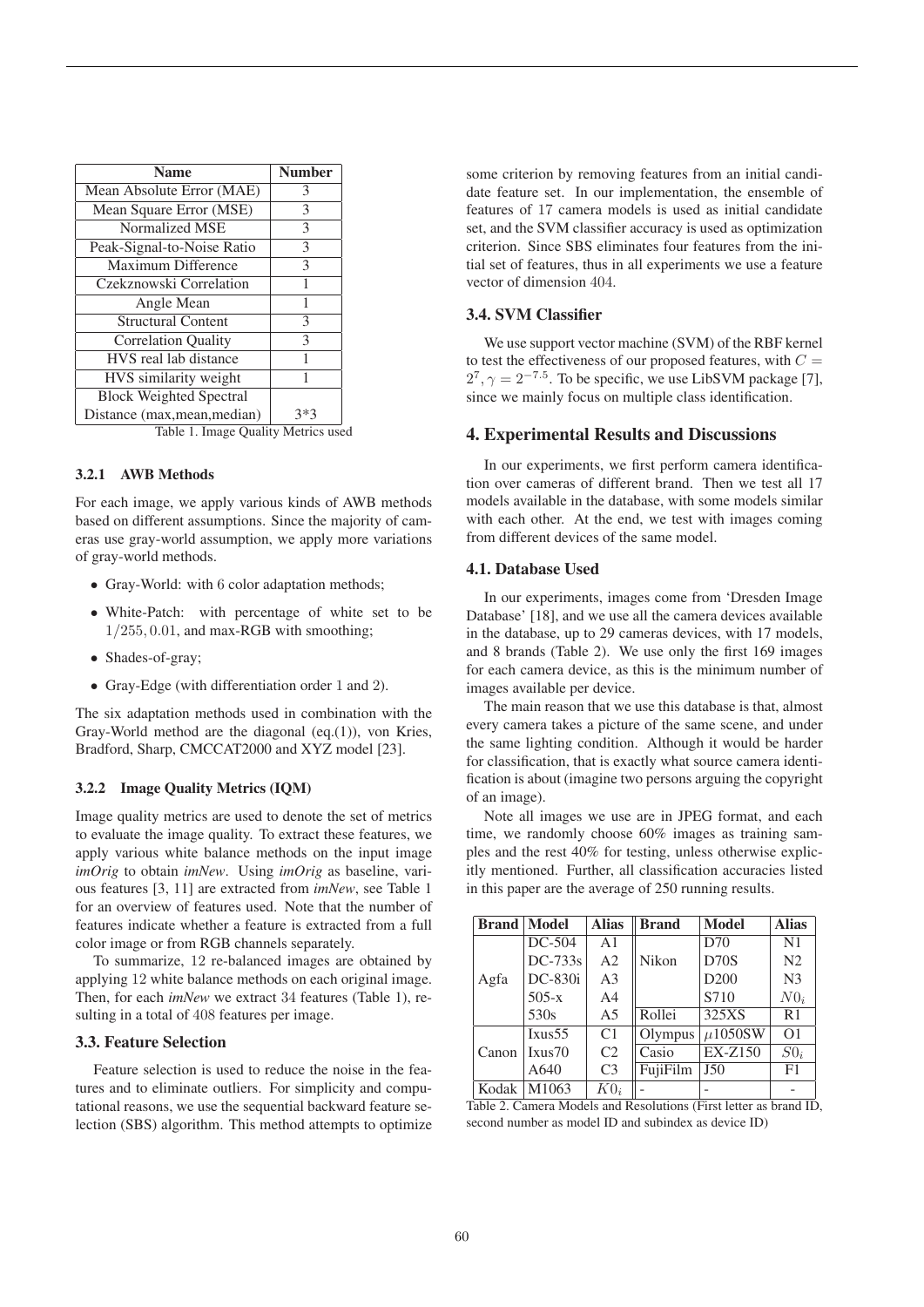|                | C <sub>2</sub>                                                 | S <sub>0</sub> | K <sub>0</sub>                | N <sub>3</sub> | N1     | $\Omega$  | A <sub>1</sub>                                   | R <sub>1</sub> | F1                              | C <sub>3</sub> |
|----------------|----------------------------------------------------------------|----------------|-------------------------------|----------------|--------|-----------|--------------------------------------------------|----------------|---------------------------------|----------------|
|                | $C2$  99.0 0.10 0.38                                           |                |                               | $\sim$ $-$     | $\sim$ |           | $0.01 \mid 0.22 \mid 0.24 \mid 0.09$             |                |                                 |                |
| S <sub>0</sub> | 0.03                                                           | 99.3           | $\sim$                        |                |        |           | $[0.01 \, 0.16 \, 0.12 \, 0.01 \, 0.09 \, 0.28]$ |                |                                 |                |
|                | K0 0.04 0.09 99.1 0.04 0.62 0.06                               |                |                               |                |        |           | Ñe.                                              | 0.03           | 0.06                            |                |
| N <sub>3</sub> |                                                                | 0.01           |                               |                |        |           | 99.8 0.07 0.07 0.06 0.01                         |                |                                 |                |
| N <sub>1</sub> | $\sim$                                                         |                | $0.35 0.04 0.31 $ 99.2   0.07 |                |        |           | $\sim$                                           | 0.03 0.01      |                                 |                |
| O <sub>1</sub> |                                                                | 0.53 0.06      | $\sim$                        |                |        |           | $ 0.15 0.06 $ 98.9 $ 0.25 0.04 0.01$             |                |                                 |                |
| A <sub>1</sub> | 0.03                                                           |                |                               |                |        |           |                                                  |                | [0.07 99.3 0.46 0.16]           |                |
| R <sub>1</sub> | 0.12                                                           |                |                               | 0.03           | 0.01   | 0.12      | $\sim$                                           |                | 99.4 0.32 0.01                  |                |
| F1             | 0.03                                                           |                | 0.06                          |                |        | 0.40 0.09 | $\sim$                                           |                | $0.26$ 99.1 0.04                |                |
| C <sub>3</sub> |                                                                |                |                               |                |        |           |                                                  |                | $0.13 \mid 0.15 \mid 99.7 \mid$ |                |
|                | 3. Confusion Matrix for 10 Camera Identification (for<br>Table |                |                               |                |        |           |                                                  |                |                                 |                |

 $S0_0$ ,  $K0_0$ , we omit subindex for simplicity)

For camera model having only one device, we omit the device ID. For 'Kodak M1063', 'Nikon CoolPixS710' and 'Casio EX-Z150', we have five camera devices, we use subindex  $i = 0, 1, ..., 4$  to identify device 0 to 4, and omitting their device ID indicates device 0.

### **4.2. Cameras of Different Brands**

For feature based camera model identification, Gloe *et al*. [19] did a comprehensive evaluation on existing best performing methods using the same forensic database.

Our initial design uses 8 cameras from different brands, but to be more comparable and convincing, we include two additional cameras A4 and C3, thus replicate the setting of naive test from [19]. (Note: since image data from 3 Samsung cameras are not available, we replace them by those from camera  $A1, F1, C3$ .)

Experiments show that the average classification accuracy is 99.26%, the lowest running as 98.38%, and the highest as 100%. Detailed results are shown in Table 3, where the left most column is the true source camera while the top row is the predicted result, and each entry is the prediction percentage. In this experiment, Gloe et al. [19] reports an overall correct model identification performance of 97.79%, where our performance is 99.26%. Further, Table 3 shows no specific camera model performs considerably worse than others.

### **4.3. Cameras of Different Models**

In the second experiment, we evaluate the performance over all 17 models in 'Dresden Image Database'. The average predicting accuracy is 98.61%, with lowest running as 96.97%, and the highest as 99.57% (Table 4).

From these experiments, we can observe that the proposed method can distinguish among camera models as well as camera brands. Moreover, the proposed method scales well for an increasing number of different cameras.

These results can be explained as follows. First, as the feature vectors are derived from the image quality metrics,

| Camera                                        | Accuracy | Camera           | Accuracy               |
|-----------------------------------------------|----------|------------------|------------------------|
| A <sub>1</sub>                                | 99.1529  | C <sub>1</sub>   | 98.6588                |
| A <sub>2</sub>                                | 97.5059  | C <sub>2</sub>   | 97.0765                |
| A <sub>3</sub>                                | 98.5118  | C <sub>3</sub>   | 99.5529                |
| A <sub>4</sub>                                | 98.6706  | R <sub>1</sub>   | 99.2882                |
| A <sub>5</sub>                                | 97.9059  | N <sub>1</sub>   | 98.0824                |
| S <sub>0</sub>                                | 98.9353  | N <sub>2</sub>   | 97.8647                |
| F1                                            | 99.0941  | N <sub>3</sub>   | 99.8353                |
| K <sub>0</sub>                                | 98.8000  | N <sub>0</sub>   | 98.8118                |
| O <sub>1</sub><br><b>TR</b> 1 1<br>$\sqrt{ }$ | 98.6529  | $\epsilon$<br>11 | 1111<br>$\overline{ }$ |

Table 4. Prediction percentage for all available 17 cameras of different models

|                                                                 | $S_{0_0}$ | $S_{0_1}$ | S0 <sub>2</sub> | $S0_3$ | $S0_4$ |
|-----------------------------------------------------------------|-----------|-----------|-----------------|--------|--------|
| $S0_0$                                                          | 99.12     | 0.58      |                 | 0.31   |        |
| $S_{0_1}$                                                       | 0.10      | 98.72     | 0.30            | 0.62   | 0.25   |
| S0 <sub>2</sub>                                                 | 0.41      | 0.41      | 98.12           | 0.44   | 0.62   |
| $S0_3$                                                          | 0.09      | 0.27      | 0.35            | 99.25  | 0.04   |
| $S0_4$                                                          | 0.55      | 0.39      | 1.12            | 0.30   | 97.65  |
| Table 5. Confusion Matrix for 5 devices of 'Casio FX-7150' Ider |           |           |                 |        |        |

Table 5. Confusion Matrix for 5 devices of 'Casio EX-Z150' Identification

they are inherently consistent with each other, which is also reflected in the result of the SBS feature selection method, which eliminates only four features. Second, all white balancing methods are based on the gray-world assumption, which is considered to be the most often used method inside digital cameras. Finally, it is likely that white balancing is the at the end of the digital image processing (DIP) pipeline, thus the proposed method does not suffer the side effects from other processes applied inside the DIP.

### **4.4. Cameras of the Same Model**

Currently, the most challenging problem of camera identification is to distinguish among camera devices of the same model. The next experiment will follow the experimental setup of [18] to evaluate the intra-camera performance over 5 devices of model 'Casio EX-Z150'. By randomly choosing 60% images for training, we have an average accuracy of 98.57%, with the lowest running accuracy being 96.47%, and the highest being 100%. Similarly identification over 5 camera devices from 'Kodak M1063' gives an average accuracy of 98.47% and 'Nikon CoolPixS710' of 98.78%.

These results (Table 5) clearly depict that even for devices of the same model, our proposed method can correctly identify the source camera of a given image.

To explain this, we did more investigations. First, for 'Nikon CoolPixS710', if we open images '\_1\_13228.JPG' and ' $\text{\textdegree{}}2 \text{-} 13645$ .JPG', (' $\text{-} 1 \text{-}$ ' and ' $\text{-} 2 \text{-}$ ' are device ID), we could find that the image from device 1 is brighter than that from device 2, even their content are the same. This observation holds for all images having the same scene from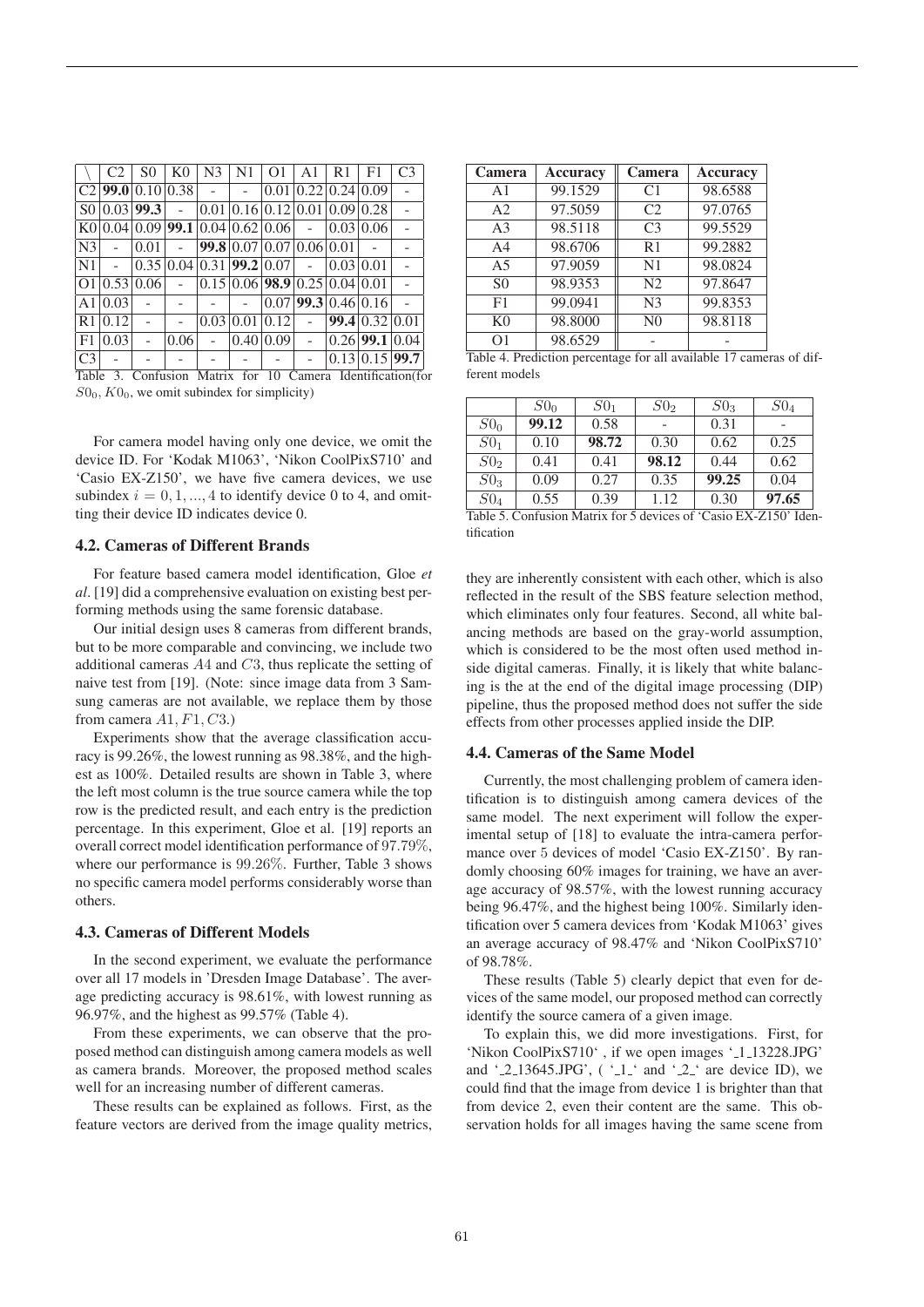| File Name | Exposure    | <b>AFPoint</b> | <b>AFPoints</b> | Relative    |
|-----------|-------------|----------------|-----------------|-------------|
|           | Time        |                | <b>InFocus</b>  | AF-Position |
| 0.12830   | $1/400$ sec | 3              |                 | Mid-left    |
| 1.13228   | $1/400$ sec |                | 16              | Mid-right   |
| 2.13645   | $1/400$ sec |                |                 | center      |
| 3.14082   | $1/320$ sec | 8              | 256             | Lower-right |
| 4 14500   | $1/320$ sec | $\mathcal{R}$  |                 | Mid-right   |

Table 6. Device difference among 'Nikon CoolPixS710' (0,1,2,3,4 are device ID, and AF is Auto-Focus)

these two devices, even though they are taken at the same time and under the same lighting condition.

Next, by checking their 'MakerNotes', we find that the selected auto-focus position varies between devices, even they are of the same model (Table 6). We believe that the trivial differences like this, cause the differences in scene illumination estimation process, and finally affect the output images. To better understand how these differences affect the feandatures extracted, we reduce the dimension to 2 by principle component analysis (PCA) (Figure 3).



Figure 3. *Comparison of device 0 against other 4 devices from model 'Casio EX-Z150' (Red squares represent images from device 0)*

To be more general, we also did the test over all 29 camera devices listed in Table 2, with 60% images for training, experiment gives an average accuracy of 98.10%, with the lowest running as 96.55%, and the highest as 99.04%. Due to the use of a huge number of camera devices including 15 devices out of 3 camera models, the performance degrades a little, but it is still acceptable.

### **5. Robustness Analysis**

To test the robustness of our method, we expose the images to several most common manipulations.

#### **5.1. Robustness over Double JPEG Compression**

Practically almost all digital cameras on market use JPEG compression to store the images. When someone modifies an image afterwards, the result is saved with JPEG compression again, resulting in double JPEG compression.

To test whether our proposed method would be resistant to double JPEG compression, we compressed the original JPEG image again with 75% quality metric. To analyze the robustness of the proposed approach, we used the same experimental setup as the first experiment in section 4.2. Training is performed on 60% of the original images; while testing is performed using the rest images that are double JPEG compressed.

Experiment shows the average prediction accuracy is 89.90%. Compared with the 99.14% for original accuracy, the performance decreased a lot. When only 5 cameras are used, the prediction accuracy is still 98.40%, while its original accuracy is 99.24%.

This experiment proved that double JPEG compression disturbs the consistency of image quality characters. When the number of camera devices grows larger, especially with cameras of close models, prediction accuracy decreases a lot.

### **5.2. Robustness over Noise**

Every digital camera would introduce some noise to its captured images, such as noises from sensor dust, from dead pixels on sensor etc. , and these noises tend to change as time passes.

To make sure that images from a camera taken 3 years ago could be classified into the same class with those taken today, we redo the first experiment. First, we add Gaussian white noise of mean zero and variance 0.01 to the original images. Similarly, 60% original images are used for training, and when testing, we use the rest images with noise added.

The average prediction accuracy is 97.79%, with the lowest accuracy as 94.12%, and the highest accuracy as 99.41% . From the experiment, we can assert that our method is robust to white Gaussian noise, and thus, images taken 3 years ago would still be classified into the same category with those taken today.

### **5.3. Resistance over Resizing**

Resizing an image is a common operation in image manipulation. To test the resistance over resizing, we also redo the first experiment.

At the beginning, we resize original images to its 1/2 images with 'bi-cubic' interpolation. When testing, we use features from their resized images. *(Note: our images 'original' image are already* 1/4 *resized.)* Experiment gives only 75.61% prediction correctness, indicating much more disturbance in features.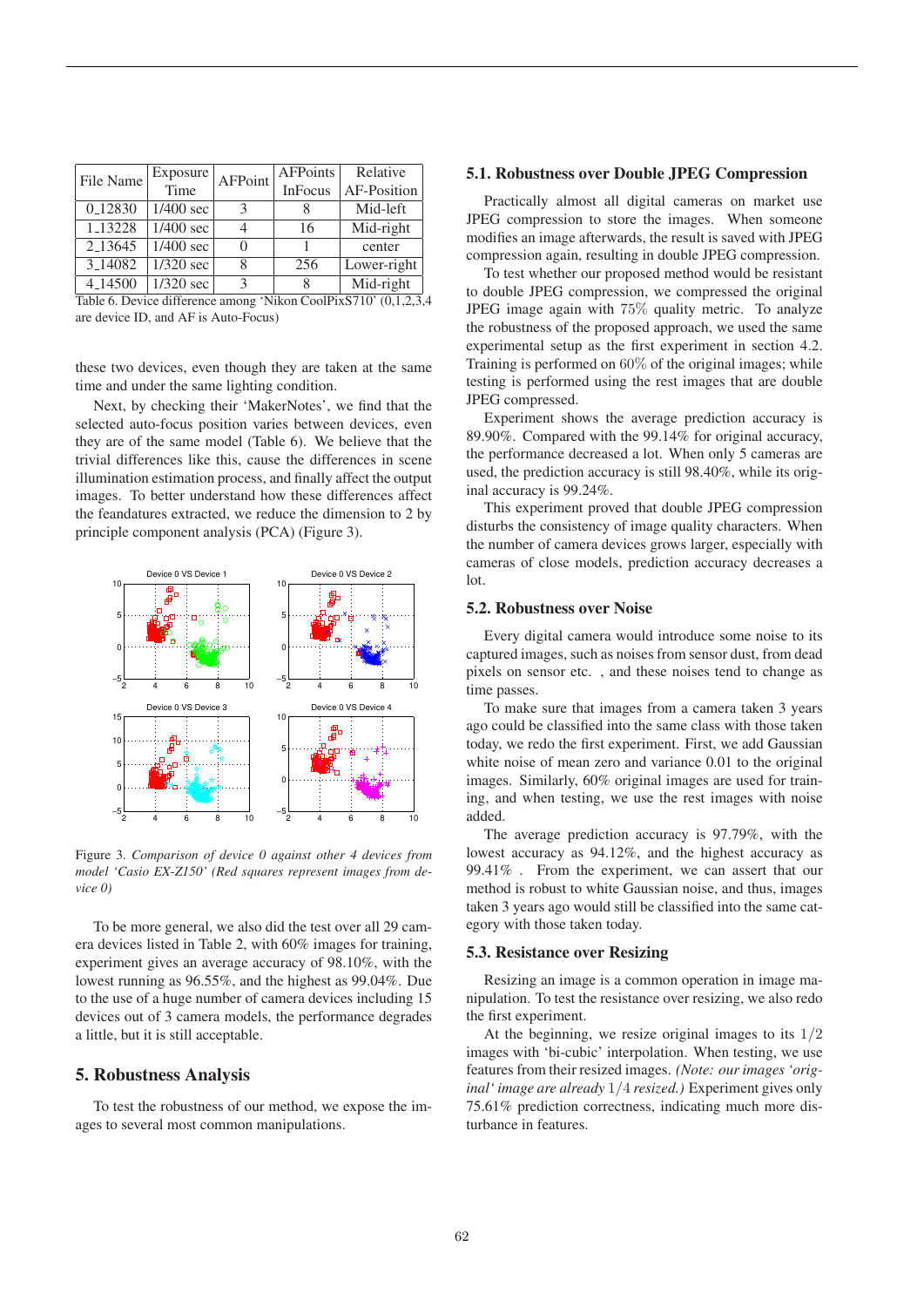But this low accuracy could be overcomed by using the resized image for training. In that way, the average accuracy turns to be 98.59%, which means that re-sampling operation, not simply disturbing the feature, but transfers features into the same direction, thus features still consistent with each other. For example, if we perform the resizing on any image in database, and compare their max and min value on each channel, we will found that resized image tends to have significantly larger min and max values.

Therefore, given target images been re-sampled, using their same sized images would give acceptable authentification result.

#### **6. Conclusions**

In this paper, we propose a novel method to identify the source camera by using the AWB residue pattern. Experimental results on a large-scale data set show the proposed method is very effective. Moreover, the prediction accuracy almost does not degrade as the number of different cameras increases, demonstrating the scalability of the proposed method. Finally, we show that even for different devices of the same model and brand, the proposed method is still able to distinguish among them.

Although we only do the source camera identification, the same idea could be applied to various applications, including but not limited to copy-move detection and steganalysis, as well as reverse engineering.

### **Acknowledgments**

We should thank Dr. Nasir Memon for sharing their codes for feature extraction, Thomas Gloe for his explanation on 'Dresden Image Database'. Thanks also goes to the anonymous reviewer for his insightful comments and valuable suggestion.

# **Appendix**

In this section, we give brief descriptions of some image quality features in Table 1. Given an original RGB image  $C(i, j, k)$  of size M-by-N, where  $i = 1, 2, ..., M$ ,  $j = 1, 2, ..., N$  and  $k = 1, 2, 3$  indicating its color plane. And  $\hat{C}(i, j, k)$  stands for its re-balanced image.

#### **A. Minkowsky Metrics**

Minkowsky metrics (M) could be used to assess the similarity of two images, by averaging the pixel-by-pixel difference.

$$
M_{\gamma}(k) = \left\{ \frac{1}{M*N} \sum_{i=1, j=1}^{M,N} |C(i, j, k) - \hat{C}(i, j, k)|^{\gamma} \right\}^{1/\gamma}
$$
(1)

 $\gamma = 1$  corresponds to Mean Absolute Error (MAE),  $\gamma = 2$ corresponds to rooted Mean Square Error (RMSE), meaning that  $MSE(k) = RMSE^2(k)$ . When  $\gamma = +\infty$ , we actually get the Maximum Difference.

To get the Normalized Mean Square Error (NMSE), we normalize the square error by the quadratic of the baseline image.

$$
NMSE(k) = \frac{M*N*MSE(k)}{\sum_{i=1}^{M} \sum_{j=1}^{N} C^{2}(i, j, k)}
$$
(2)

Similarly, Peak Signal to Noise Ratio(PSNR) is actually the reciprocal of RMSE, and scaled by its logarithm.

$$
PSNR(k) = 20 * log_{10} \frac{255}{RMSE(k)}
$$
 (3)

# **B. Correlation Metrics**

Another types of metrics, focused on non-negative components, is the Czekanowski Correlation (CC) [3].

$$
CC = 1 - \frac{2 * \sum_{i=1, j=1}^{M,N} \sum_{k=1}^{3} \min \left( C(i, j, k), \hat{C}(i, j, k) \right)}{\sum_{i=1, j=1}^{M,N} \sum_{k=1}^{3} \left( C(i, j, k) + \hat{C}(i, j, k) \right)}
$$
(4)

Another correlation based metric is the Angle Mean  $(AM)$ , assuming at position  $(i,j)$ , the RGB values of image C is denoted by bold character *C*(i,j) as a 3-D vector.

$$
AM = 1 - \frac{1}{M*N} \sum_{i=1, j=1}^{M,N} \frac{2}{\pi} \frac{\langle \mathbf{C}(i, j), \hat{\mathbf{C}}(i, j) \rangle}{||\mathbf{C}(i, j)|| + ||\hat{\mathbf{C}}(i, j)||} \quad (5)
$$

Similarly, Correlation Qualities (CQ) and Structural Contents (SC) are

$$
CQ(k) = \frac{\sum_{i=1,j=1}^{M,N} C(i,j,k) * \hat{C}(i,j,k)}{\sum_{i=1,j=1}^{M,N} C^2(i,j,k)}
$$
(6)

$$
SC(k) = \frac{\sum_{i=1,j=1}^{M,N} C^2(i,j,k)}{\sum_{i=1,j=1}^{M,N} \hat{C}^2(i,j,k)} \tag{7}
$$

#### **C. Quality Metrics in Frequency Domain**

Median Block Weighted metrics are calculated by first doing discrete Fourier transform, extracting their weighted metrics for each block, and then use the max, mean, median value as potential feature[11].

Finally, to get Human Visual System (HVS) based metrics, users need first transform image data into HVS mdoel, details could be found in [16].